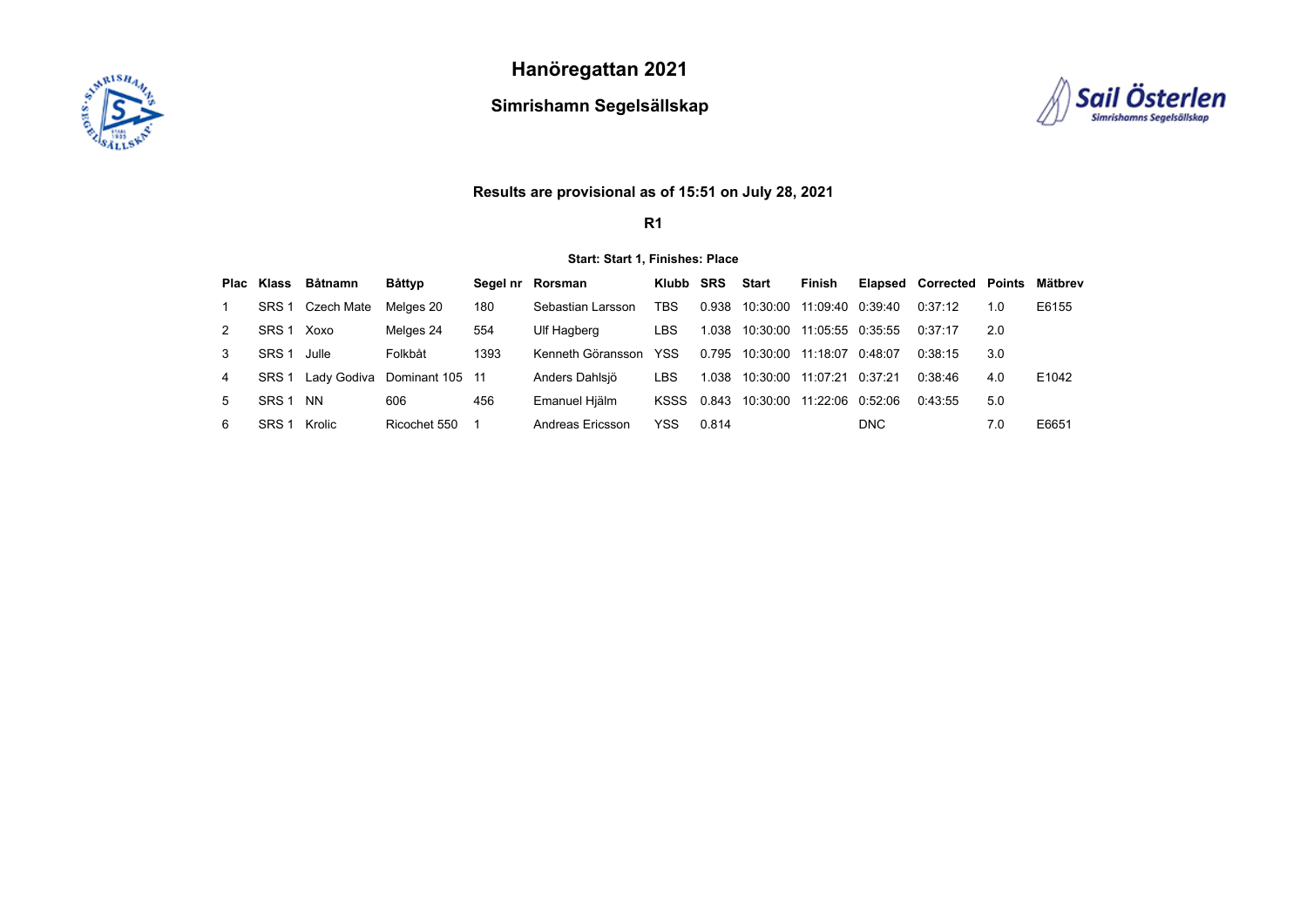### **Start: Start 1, Finishes: Place**

|    |                  | Plac Klass Båtnamn | Båttyp                      |      | Segel nr Rorsman  | Klubb SRS  |       | Start                           | Finish |            | <b>Elapsed Corrected Points</b> |     | Mätbrev |
|----|------------------|--------------------|-----------------------------|------|-------------------|------------|-------|---------------------------------|--------|------------|---------------------------------|-----|---------|
|    | SRS <sub>1</sub> | Xoxo               | Melges 24                   | 554  | Ulf Hagberg       | LBS        | 1.038 | 11:40:00  12:16:51  0:36:51     |        |            | 0:38:15                         | 1.0 |         |
| 2  | SRS 1            |                    | Lady Godiva Dominant 105 11 |      | Anders Dahlsiö    | LBS        |       | 1.038 11:40:00 12:16:53 0:36:53 |        |            | 0:38:17                         | 2.0 | E1042   |
| 3  | SRS 1            | Julle              | Folkbåt                     | 1393 | Kenneth Göransson | <b>YSS</b> |       | 0.795 11:40:00 12:31:37 0:51:37 |        |            | 0.41.02                         | 3.0 |         |
| 4  |                  | SRS 1 Czech Mate   | Melaes 20                   | 180  | Sebastian Larsson | TBS        |       | 0.938 11:40:00 12:24:43 0.44:43 |        |            | 0.41.57                         | 4.0 | E6155   |
| 5  | SRS 1            | <b>NN</b>          | 606                         | 456  | Emanuel Hiälm     | KSSS 0.843 |       |                                 |        | <b>DNS</b> |                                 | 7.0 |         |
| 5. | SRS <sub>1</sub> | Krolic             | Ricochet 550                |      | Andreas Ericsson  | <b>YSS</b> | 0.814 |                                 |        | DNC        |                                 | 7.0 | E6651   |